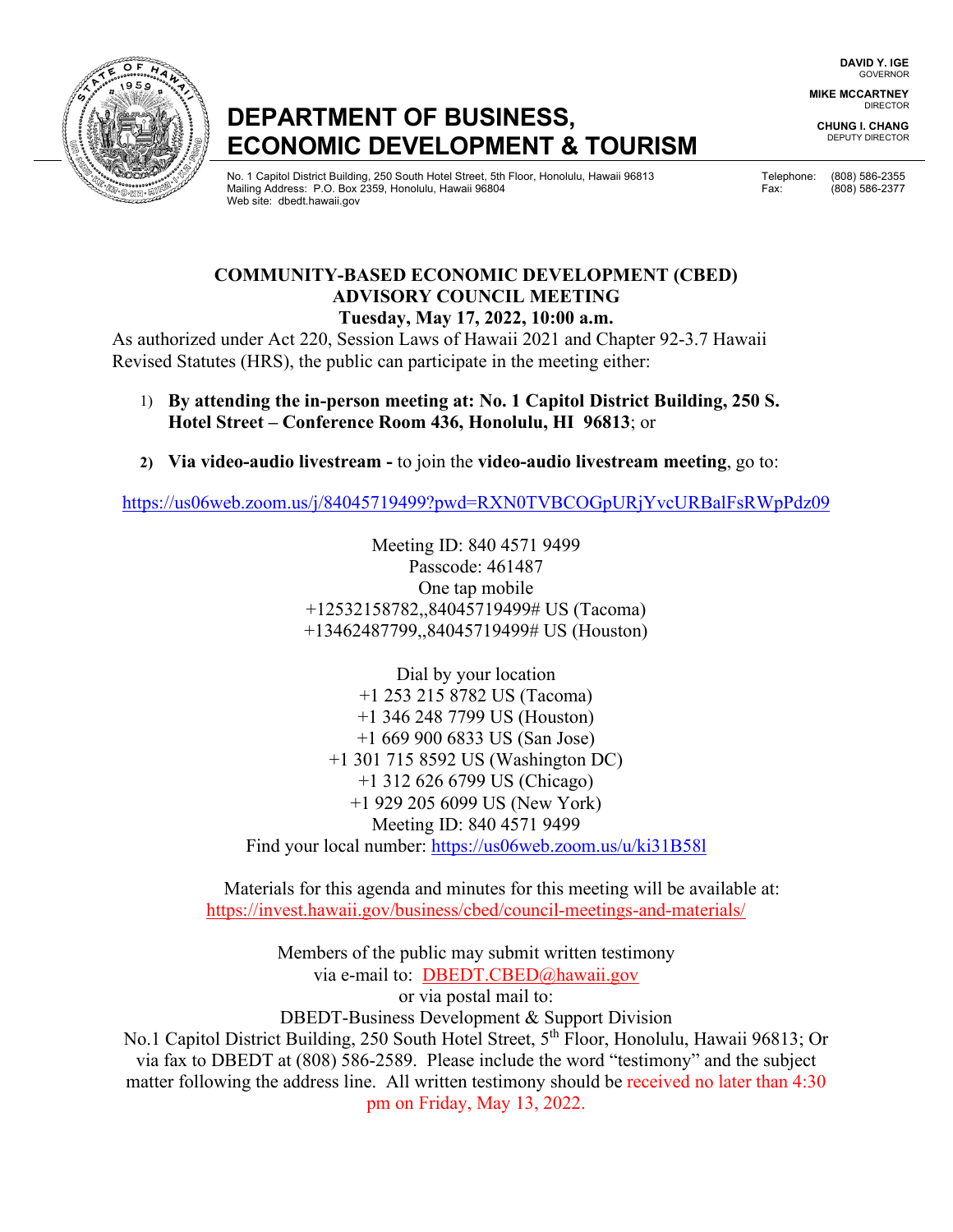## **INTERNET ACCESS:**

*To view the meeting and provide live oral testimony during the meeting, please use the above link. You*  will be asked to enter your name in order to access the meeting as an attendee. The Council requests that *you enter your full name, but you may use a pseudonym or other identifier if you wish to remain anonymous. You will also be asked for an email address. You may fill in this field with any entry in an email format, e.g., \*\*\*\*\*@\*\*\*mail.com.* 

*As an attendee, your microphone will be automatically muted during the meeting unless you are providing testimony. For each agenda item you wish to testify on, please click the Raise Hand button found on your Zoom screen. Council staff will individually enable each testifier to unmute their microphone. When recognized by the Chair, please unmute your microphone before speaking and mute your microphone after you finish speaking in order to prevent audio feedback. When testifying, you will be asked to identify yourself and the organization, if any, that you represent.* 

## **PHONE ACCESS:**

*If you cannot get internet access, you may get audio-only access by calling the Zoom Phone Number listed at the top on the agenda. Upon dialing the number, you will be prompted to enter the Meeting ID which is also listed at the top of the agenda. After entering the Meeting ID, you will be asked to either enter our panelist number or wait to be admitted into the meeting. You will not have a panelist number. So, please wait until you are admitted into the meeting.* 

*When the Chairperson asks for public testimony, you may indicate you want to testify by entering "\*" and then "9" on your phone's keypad. After entering "\*" and then "9", a voice prompt will let you know that the host of the meeting has been notified. When recognized by the Chairperson, you may unmute yourself by pressing "\*" and then "6" on your phone. A voice prompt will let you know that you are unmuted. Once you are finished speaking, please enter "\*" and then "6" again to mute yourself.*

*For both internet and phone access, when testifying, you will be asked to identify yourself and the organization, if any, that you represent.* 

## AGENDA

I. Call to Order

Welcome current Council members and introduction of any guests.

**Appointment of a Presiding Officer** for the CBED Advisory Council meeting of May 17th, 2022.

- II. Old Business:
	- 1. **Approval of CBED Advisory Council Meeting Minutes** for April 19, 2022.
	- 2. **Review of the role of the CBED Advisory Council** in making recommendations to the DBEDT Director on CBED loans, grants and technical assistance.